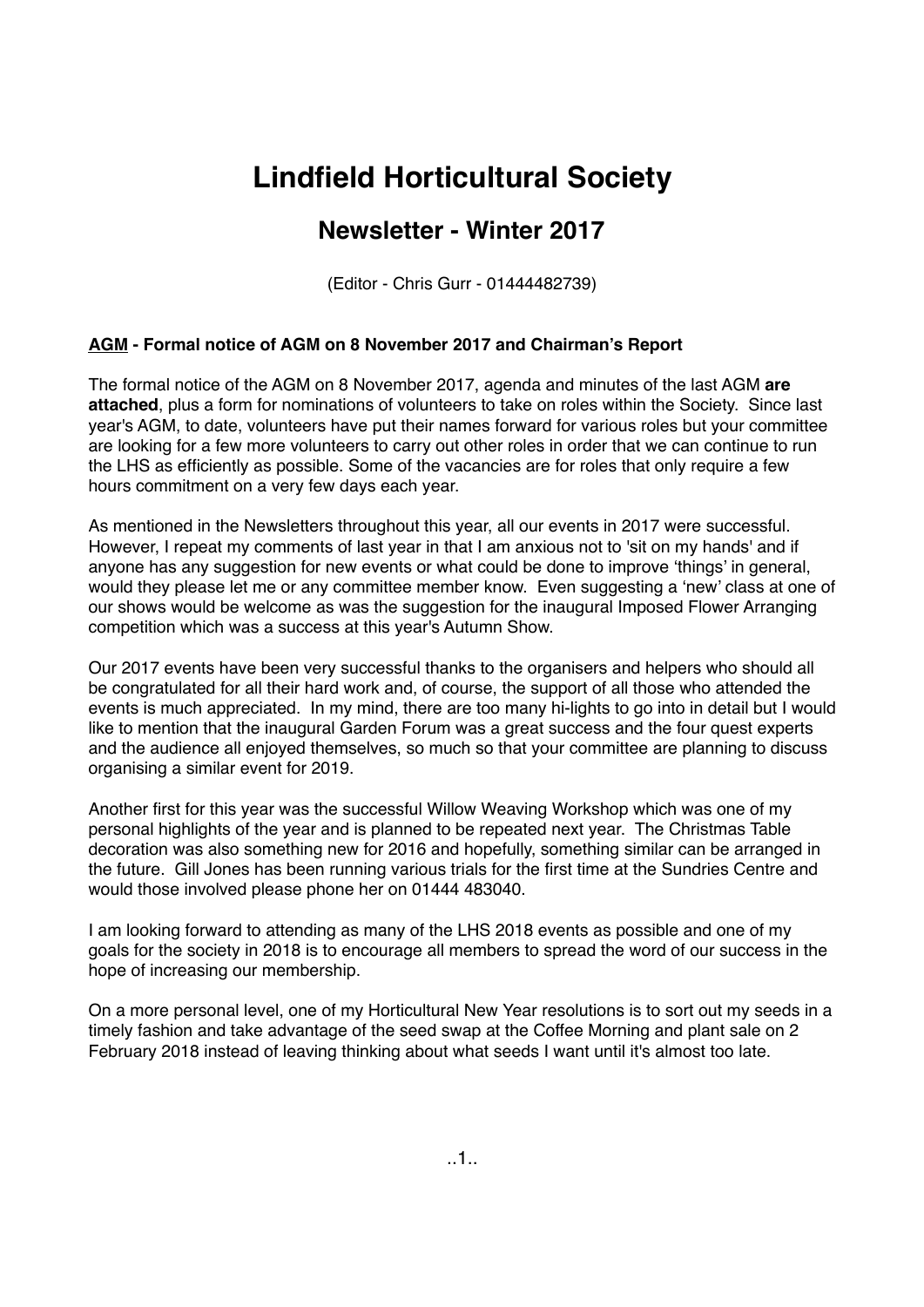# **Volunteer for role of LHS Treasurer**

As mentioned in the last Newsletter, your committee is looking for volunteers to take on specific roles to enable the society to continue putting on the excellent and well run events which have been organised for many years. We are hoping that by the AGM on 8 November, a volunteer will have come forward to take on the role of Treasurer to replace Michael Elliott. As you know, Michael intends to continue as Treasurer until the 2018 AGM and during the next 12 months or so is prepared to mentor a new Treasurer in respect of his role within our society throughout the year, leading up to the presentation of the Annual Financial Report and Accounts to the 2018 AGM.

You will appreciate that the Society would not be able to function without a Treasurer

# **Sundries Centre**

Gill Jones would like anyone to phone her on 01444 483040 if there is anything they would like to be stocked at the Sundries Centre. The final opening this year is on 29 October 2017 and Gill considers now to be the best time of year to prepare your garden for the future and to remember to feed your camellias if you want a good showing next spring.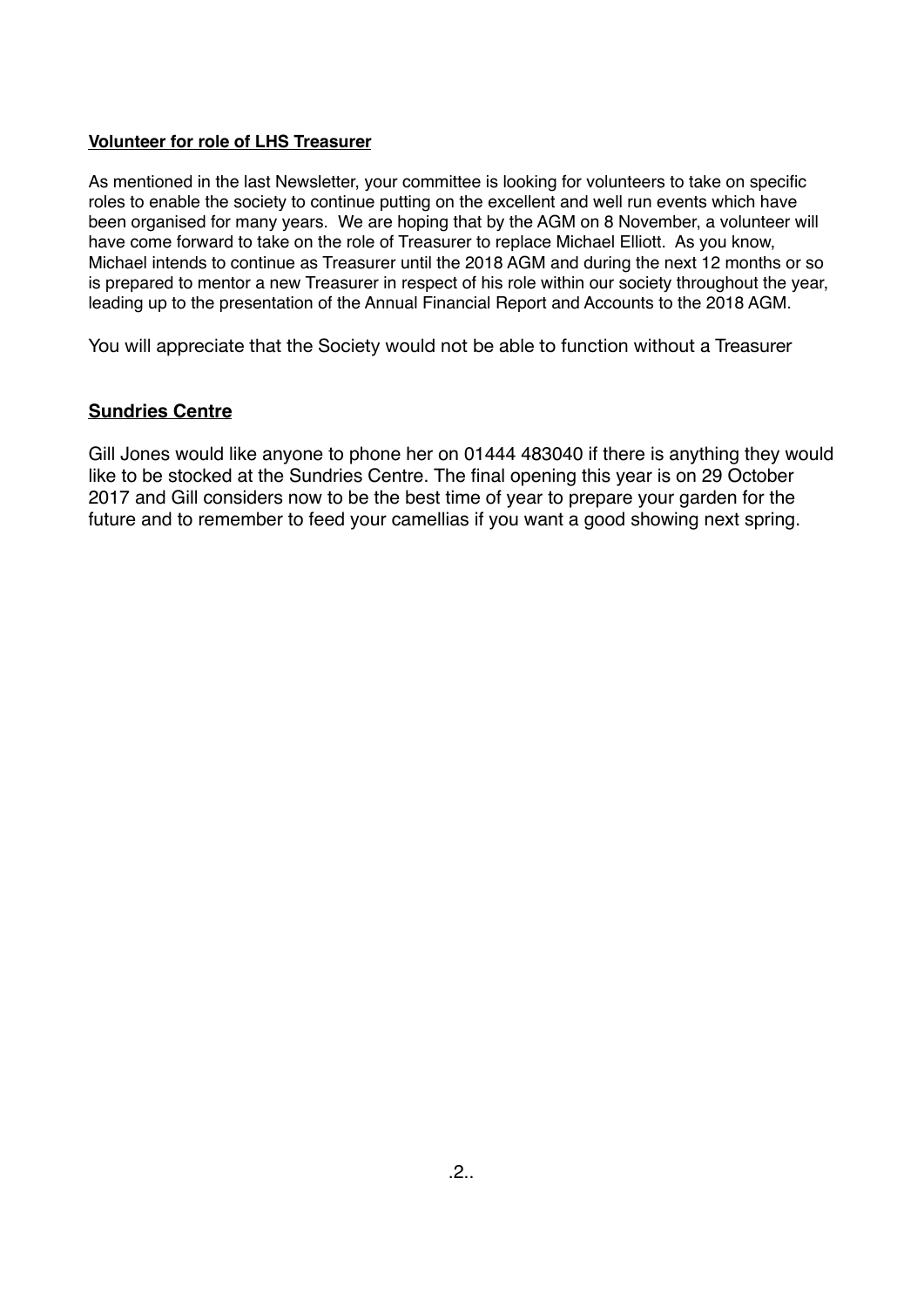# **Autumn Show Report**

The Autumn Show on 9 September was, as usual, very successful and colourful. The extra effort in respect of the cut flowers was terrific, despite the rain a day or so before the show. Your committee is very appreciative of the amount of work put in by all the exhibitors and volunteers.

Visitors to the Show voted Jenny Purdon's display in the inaugural One Hour Imposed Flower Arrangement competition as being the best of the entries on show and it is planned to include another competition in a show next year

The cookery, Handicraft and junior classes were excellent and hopefully, this will encourage more entries at our next show particularly as there are the long winter months to prepare and create entries in these classes. Unusually but unsurprisingly, a joint first prize was awarded for the cakes on display. I'm wondering if those of you who saw the two cakes in question, would agree that they looked good enough to have been on TV's GBBO.

Congratulations should not only go to the following prize winners but to all exhibitors for yet again making the Newcombe Hall look so spectacular:-

Andrea Fall - The Bob Lacey Salver Tim Richardson - The Massey-Dawson Cup Tim Richardson - The Helena Hall Cup Michael Figg - The Dahlia Members Cup Tim Richardson - The Huddart Cup Rolf Lloyd-Williams - The President's Salver Michael Figg - The Dahlia Championship Cup Jacqui Essen - The Penny Cup Jean Sedgley - The Harry Tester Cup Eleanor Anderson - LHS Junior Cup Ian Cooper - The LHS Pumpkin Cup Michael Elliott - The Peter Day Cup

The Best in Show winners were Tim Richardson for Vegetables, Richard Watson for his fruit, Janis Dyer for her Handicraft and Jocasta Fearn and Debbie Anscombe jointly for their cookery exhibits.

The LHS Annual Cups/Awards (full details of which appear in the Annual Schedule) for accumulated results during all the 2017 Shows went to:-

Debbie Anscombe -The Lady Wilkinson Silver Tray Maureen Manley - The Morecombe White Cup Jean Sedgley - The Proctor Cup Ian Cooper - The Shepherd Cup Andrew Harding - The Ron Pickett Trophy Florence Fearn-Hughes -.The LHS Junior Perpetual Shield

You will notice that Michael Elliott won the Peter Day Cup. I am one of many members with fond memories of Peter who was, for many years, a loyal and hard working member of the LHS and its Committee I would like to record the appreciation and thanks of the committee to his wife Katherine who has sponsored the Cup and class in his memory and Michael was its first winner.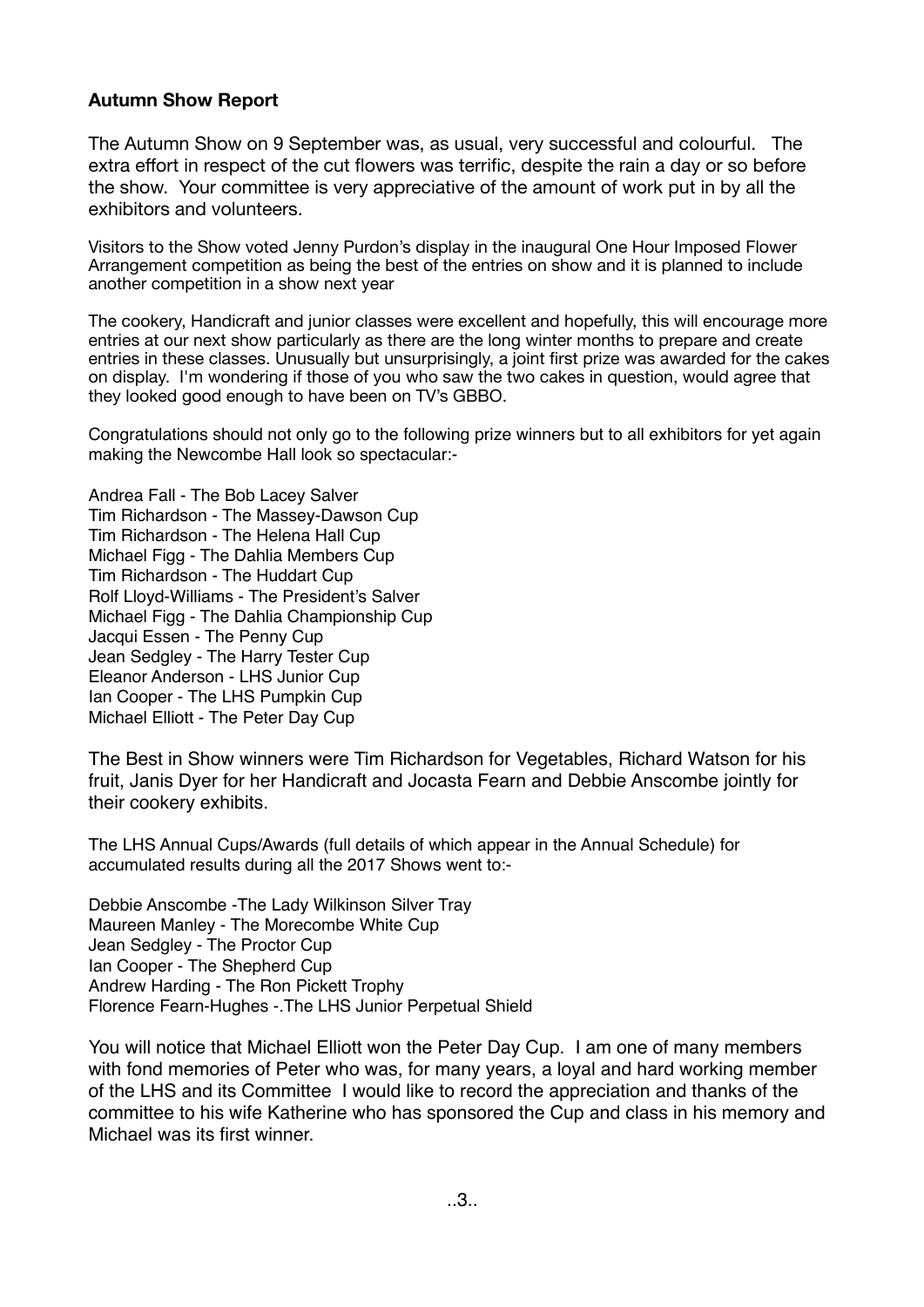#### **LINDFIELD HORTICULTURAL SOCIETY ANNUAL GENERAL MEETING TO BE HELD ON WEDNESDAY, 8th NOVEMBER 2017 AT 7.30pm AT THE KING EDWARD HALL, LINDFIELD**

#### **AGENDA**

- 1. Chairman's Welcome
- 2. Approval of the AGM Minutes of the Meeting held on 2nd November 2016 and 11th January 2017 (attached below)
- 3. Matters Arising
- 4. Chairman's Report (attached below)
- 5. Treasurer's Report and adoption of the Statement of Accounts for the year ending 30th September 2017 (to be laid round)
- 6. Election of Chairman
- 7. Election of Officers:
	- Vice Chairman, Treasurer, Secretary, Show Superintendent, Show Secretary, Catering Supervisor, Sundries Centre Supervisor, Flower Arranging Steward, Membership Secretary and Publicity Officer.
- 8. Election of a committee of not more than nine members
- 9. Appointment of an Examiner
- 10. Any other Business
- Shadow Treasurer to be appointed Treasurer in 2018 and assistants to help the Show Secretary and Membership Secretary
- N.B. There will be no election in 2017 for the President, David Hobbs or the Vice Presidents as their 3 year term of Office does not expire until the 2019 AGM.
- N.B. Nominations for Chairman, Officers or Membership of the committee should be made on the following form and must reach the Honorary Secretary Pat Whetstone by Wednesday 1<sup>st</sup> November 2017

#### - **LINDFIELD HORTICULTURAL SOCIETY MINUTES OF ANNUAL GENERAL MEETING HELD ON WEDNESDAY, 2nd NOVEMBER 2016 AT 7.30pm AT THE KING EDWARD HALL, LINDFIELD**

### 1. **Chairman's Welcome**

Chairman Chris Gurr welcomed all attendees and thanked all the committee and members who gave their time to help the LHS. As his report had been previously circulated to all members he had nothing more to add.

2. **Approval of the AGM Minutes of the Meeting held on 11th November 2015** The minutes were approved. Proposed by Betty Billings and seconded by Sheila Hobbs.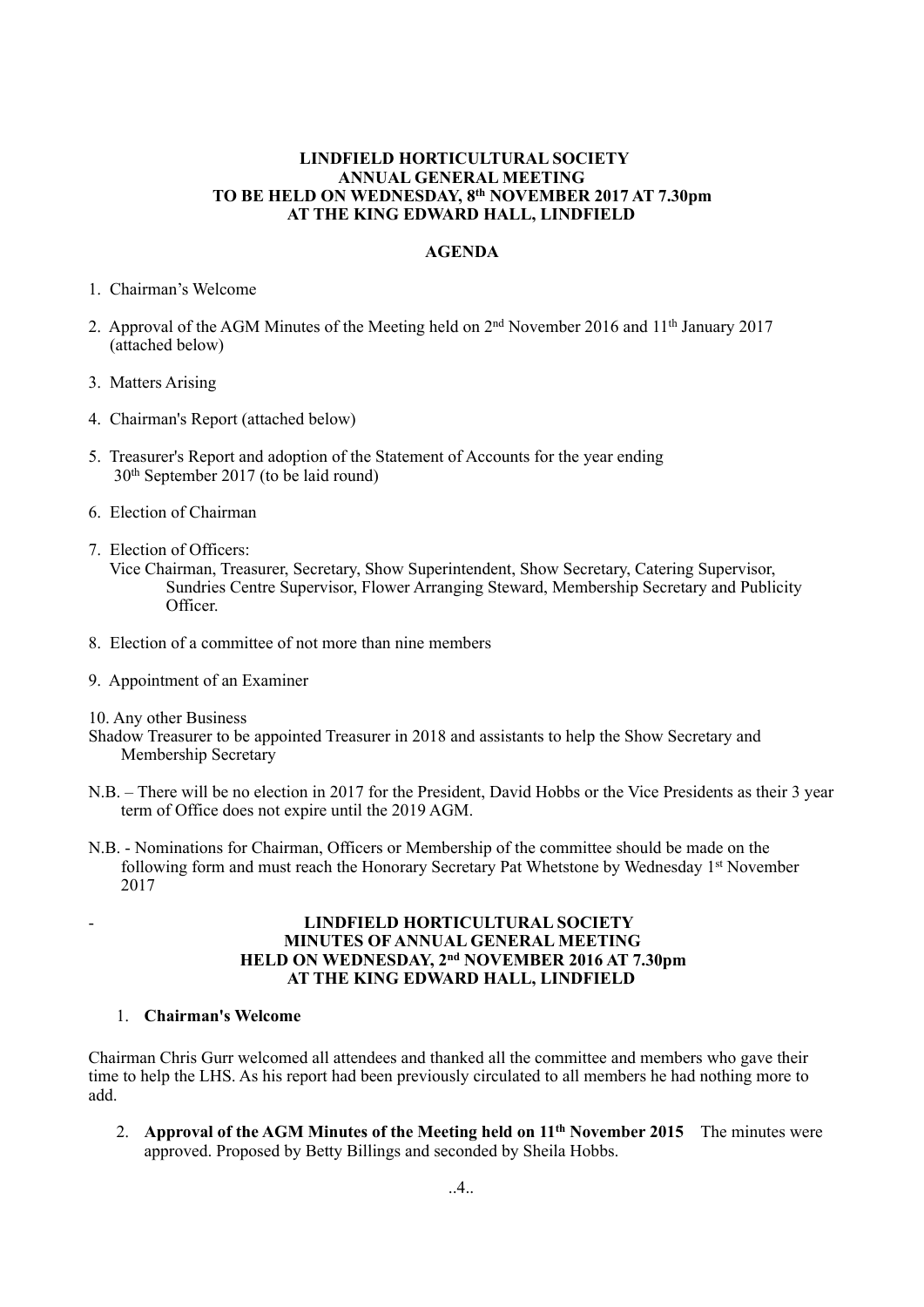# 3. **Matters Arising:** There were no matters arising.

# 4. **Chairman's Report:**

The formal notice of the AGM, agenda and minutes of the last AGM are attached, plus a form for nominations for the vacancies on the committee and various specific roles, namely Editor of the Annual Show Schedule, Show Superintendent(s), Assistant to Deborah Novotny, the Show Secretary and Assistant to Heather Martin's role as the Publicity Officer. These specific roles do not necessary involve attending committee meetings apart from standing in for Deborah and Heather if neither of them is unable to attend committee meetings.

Whether you attended a show, coffee morning, an evening talk, garden visits, Christmas Social, helped at our stall on Village Day or called at the Sundries Centre, I think you will agree that the events over the last 12 months have been very successful and the organisers and helpers should be thanked and congratulated for all their hard work.

As far as I am concerned, there are too many hi-lights to detail any event, many of which have been mentioned in Newsletters over the last 12 months.

Although it's not the official start of the year for the LHS, the enjoyable Christmas Social is for me as good a social occasion as any New Year celebration. Since last year's social, 2016 has been an enjoyable year but I am anxious not to 'sit on my hands'. As such, we are always looking how we can improve the Society. At the end of this newsletter is a form on which to put your ideas and to return to the Secretary in advance of the AGM or speak to me or any Committee Member.

I'm looking forward to the events which have been and are being organised for 2017. As usual, there are the 3 shows, coffee mornings, trips, talks and Village Day and Gill Jones has offered to manage the Sundries Centre and a price list will be provided in the new year. The first day of opening in 2017 is 19 February.

Your committee is always receptive to suggestions to do something different and how we can add to our regular events.New events are being planned, namely 'Create a Christmas Table Decoration' and a Gardeners' Forum on 14 June, details of which will be provided in due course but in the meantime, please amend the title of this event on your membership card if this has not already been done.

The Chairman's report was accepted. Proposed by Neal McNamara and seconded by Wendy Dumbleton.

#### **5. Treasurer's Report and adoption of the Statement of Accounts for y/e 30th September 2016:**

Unfortunately Michael Elliott had been unable to attend the AGM and had forgotten to leave copies of the accounts for members approval. Martin Higgins pointed out that as members had not seen the accounts they could not give their approval. (Subsequently, notice was given to members on 29<sup>th</sup> December 2016 that a Special General Meeting of the Lindfield Horticultural Society would be held at 8pm on Wednesday 11<sup>th</sup> January 2017 in the King Edward Hall to clear outstanding items not full addressed at the AGM in November as follows:-

- 1. Receive and adopt the Society's Accounts for 2015/16
- 2. Confirm the election of the President and Vice Presidents for a period of three years from the 2nd November 2016.)

### 6. **Election of Chairman:**

President David Hobbs took over the chair and thanked all members for attending and on behalf of these members he thanked the Chairman and Committee for all their hard wok. David made a special mention of the Autumn Show and said how much he had enjoyed it especially the fantastic teas. Chris Gurr was reelected as Chairman. Proposed by Margaret Carter and seconded by Wendy Dumbleton.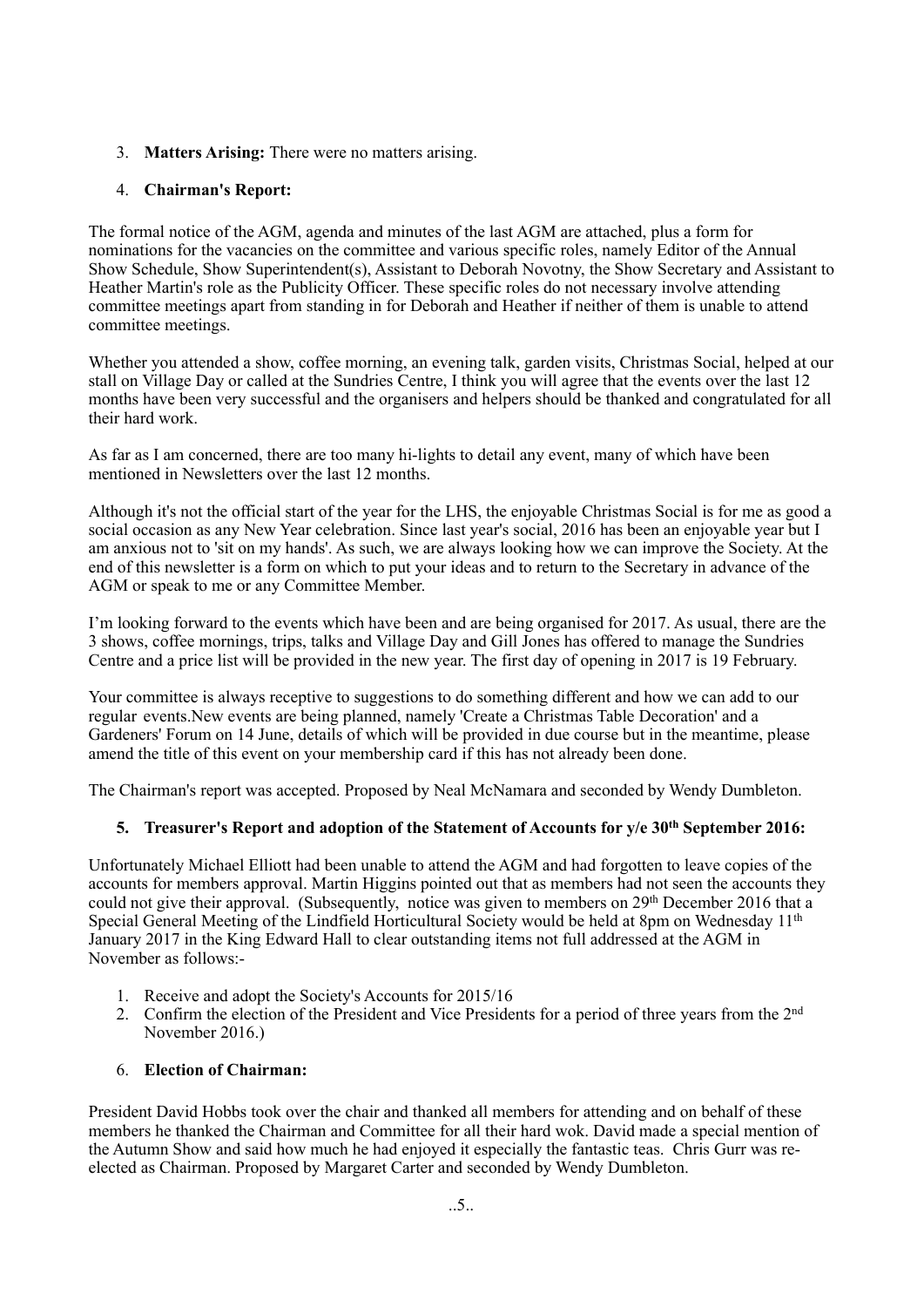# 7. **Election of Officers:**

Vice Chairman: Vacant, Treasurer: Michael Elliott, Secretary: Pat Whetstone Show Superintendent: Vacant, Show Secretary: Deborah Novotny, Catering Supervisor: Debbie Anscombe, Sundries Centre Supervisor: Gill Jones. These officers were accepted en-mass. Proposed by Heather Martin and seconded by Betty Billings.

## 8. **Election of a committee of not more than nine members:**

Committee: Heather Martin, Anne Marsden, Susan Barrett, Jenny Samuels, Sheila Hobbs and Andrew Harding. The committee were accepted en-mass. Proposed by Neal McNamara and seconded by Jim Stockwell.

9. **Appointment of Show Superintendent, Editor of the Annual Show Schedule, Assistant Show Secretary and Assistant Publicity Officer:** There were no nominations for these posts.

## 10. **Appointment of an Examiner:**

Malcolm Springall agreed to carry on as Examiner. Proposed by Margaret Carter and Rolf Lloyd- Williams.

- 11. **Members Proposals:** There were no members proposals.
- 12. **Any other Business:** Gill Jones and Jacqui and Jeff Essen had agreed to share the job of Floral Art Superintendent. Chris, with help from Gill, would organise the Show Schedule for this year.

### **Minutes of the Special General Meeting of the Lindfield Horticultural Society held on the 11th January 2017 in the King Edward Hall Lindfield.**

The Chairman opened the meeting, welcoming the Members and explaining why it was necessary to call a Special General Meeting, basically the Accounts for 2015/16 had not been approved at the AGM and the President and Vice Presidents had not been elected for the correct term.

Apologies for absence were received from Martin and Ann Higgins and Sheila and David Hobbs. The Chairman took item 2 of the agenda first and proposed that David Hobbs be elected as President for the next three years, this was seconded by Mrs Wendy Dumbleton and agree unanimously.

Mr Hugh Parkyn then proposed that Mrs Alison Elliott and Messer's Neal McNamara, John Stephens and David Macmillan be elected as Vice Presidents, all for the next three years, this was seconded by Mrs Rose Mortenson and again agreed unanimously.

The Treasurer then took the floor and apologised as he failed to have copies of the accounts available at the AGM. He then presented the accounts to the meeting drawing attention to the high costs of administration and the write down of stock at the Sundries Centre, there had been a small loss of £125 in the year but overall the Society was in a very strong financial position. He thanked all the generous Members who had donated cakes for the Show Teas and prizes for the raffle. Finally he thanked his team Joyce Gladwell, Sandra Huggett and Anne Peters without whom he could not manage. He also thanked Malcolm Springall who examined the accounts and kept him very much on the straight and narrow. It was proposed that the accounts be adopted by Neal McNamara and seconded by Diana Leggatt and agreed by the meeting.